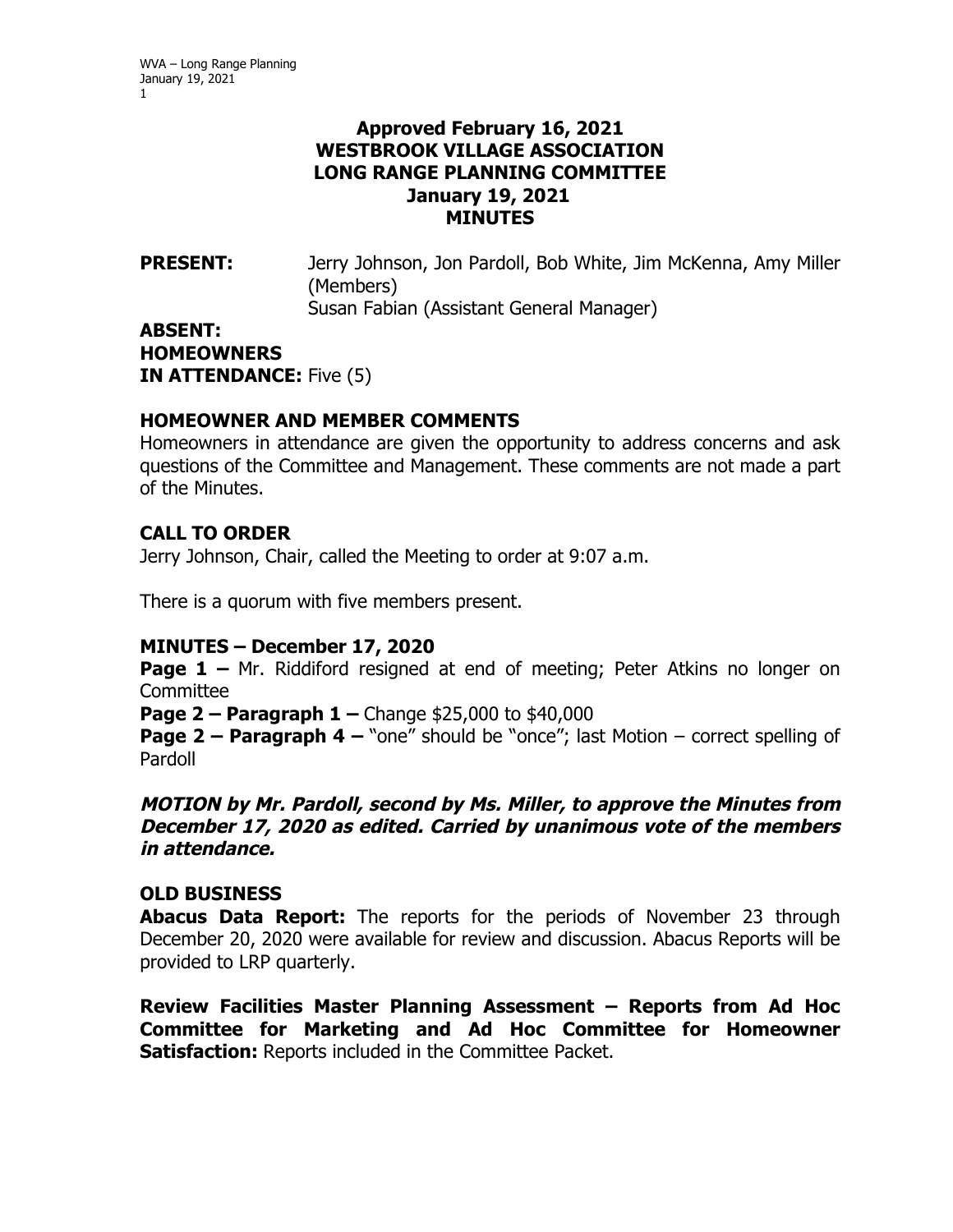**Update on Space Planning Initiative dated January 8, 2020:** Mr. White reviewed the first draft of the SOW for Space Assessment dated January 8, 2020, and the SOW for Structural Engineering also dated January 8, 2020.

**MOTION by Mr. White, second by Ms. Miller, to proceed with Space Utilization Plan with an outside vendor, not to exceed \$25,000. Carried by unanimous vote of the members in attendance.** 

**Project Feasibility Request:** Mr. White presented the draft request form.

**MOTION by Mr. McKenna, second by Mr. Pardoll, to proceed with sending an RFP to at least three Structural Engineers with engineering fees not to exceed \$15,000. Carried by unanimous vote of the members in attendance.** 

**Update on Aging in Place Facility:** Ms. Miller reported there is nothing to report now.

## **UPCOMING PROJECTS**

Mr. Johnson reviewed three major projects for the Committee to consider moving from the Long-Range Planning Committee to the Landscape and Facilities Committee for action. Those projects were (in no specific order):

- Vistas Pool Improvement
- Fitness Center Improvement
- Vistas Ballroom Update

There has been significant discussion and input from residents, Committees and Board of Directors to address these projects and move them for action. Mr. Johnson will send a letter to the Chair of the Landscape and Facilities Committee to outline the Long-Range Planning Committee input ideas.

Mr. White suggested addressing the card playing groups' request for additional space and/or new location to be added to the list of immediate projects.

# **NEW BUSINESS**

**Update on Vistas Pool:** Vistas Pool being addressed by the Landscape and Facilities Committee. General Manager, Karen Jones and Facilities Manager, Jesse LaPlaca working on RFP.

Mr. Johnson reviewed several questions written in an email from Committee member Mr. Pardoll and answered them to Mr. Pardoll's satisfaction.

# **FOR THE GOOD OF THE ORDER**